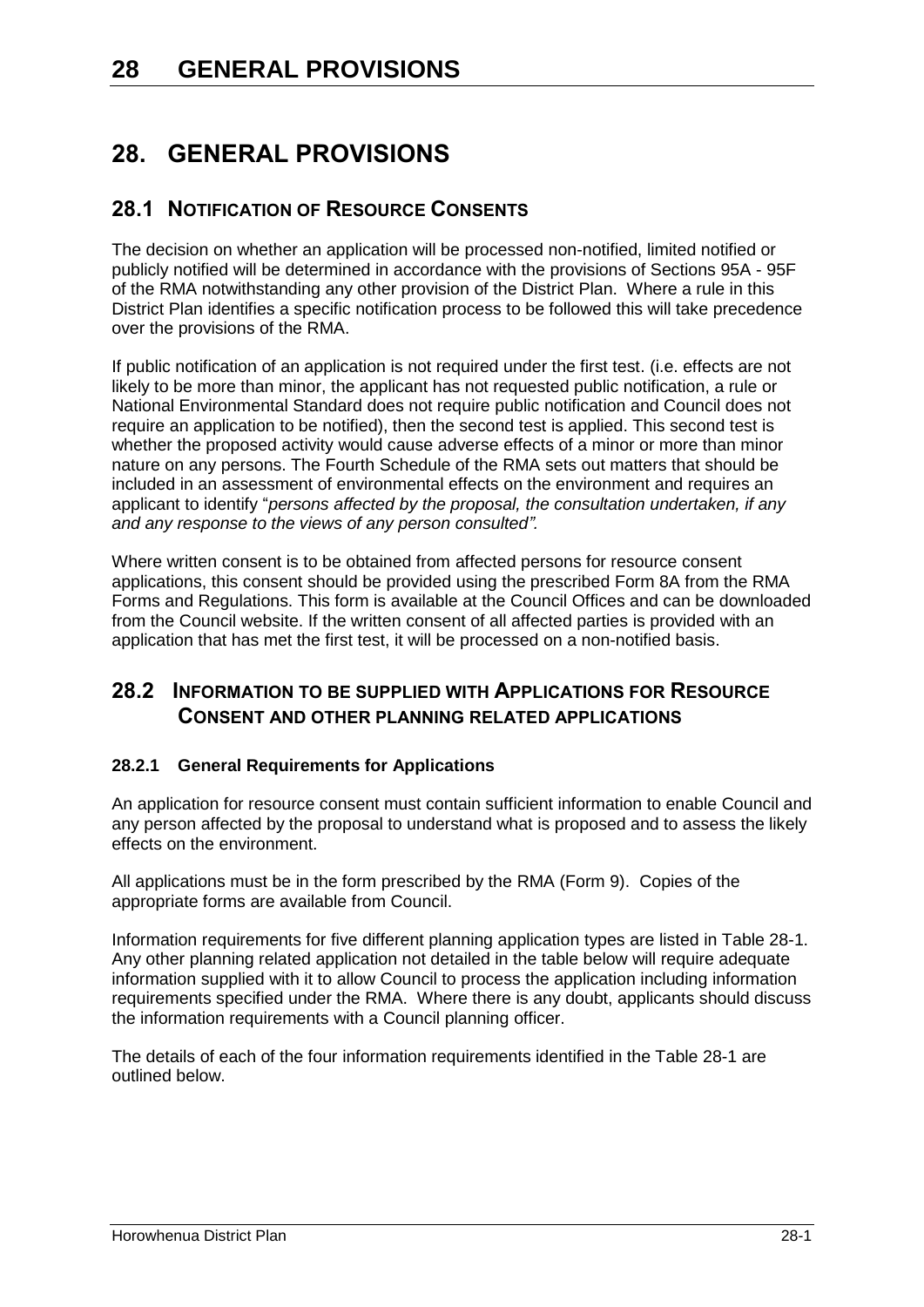|                         |                                                       | <b>Information Requirements</b>                                                                                                                                                                                                                                                                                                                                               |                                                 |                                                                                                                           |    |    |                          |  |
|-------------------------|-------------------------------------------------------|-------------------------------------------------------------------------------------------------------------------------------------------------------------------------------------------------------------------------------------------------------------------------------------------------------------------------------------------------------------------------------|-------------------------------------------------|---------------------------------------------------------------------------------------------------------------------------|----|----|--------------------------|--|
|                         |                                                       |                                                                                                                                                                                                                                                                                                                                                                               |                                                 | 1.                                                                                                                        | 2. | 3. | 4.                       |  |
| <b>Application Type</b> |                                                       |                                                                                                                                                                                                                                                                                                                                                                               | <b>Certificates of Compliance</b>               | ✓                                                                                                                         |    |    |                          |  |
|                         |                                                       | Land Use                                                                                                                                                                                                                                                                                                                                                                      |                                                 | ✓                                                                                                                         | ✓  |    |                          |  |
|                         |                                                       | Subdivision                                                                                                                                                                                                                                                                                                                                                                   |                                                 | ✓                                                                                                                         | ✓  | ✓  |                          |  |
|                         | <b>Right of Way</b>                                   |                                                                                                                                                                                                                                                                                                                                                                               |                                                 | ✓                                                                                                                         |    |    | ✓                        |  |
|                         |                                                       |                                                                                                                                                                                                                                                                                                                                                                               | Table 28-1 Application Information Requirements |                                                                                                                           |    |    |                          |  |
| 28.2.2                  | <b>Information Requirement 1: General Information</b> |                                                                                                                                                                                                                                                                                                                                                                               |                                                 |                                                                                                                           |    |    |                          |  |
| (a)                     | <b>Description of Proposal</b>                        |                                                                                                                                                                                                                                                                                                                                                                               |                                                 |                                                                                                                           |    |    |                          |  |
|                         | (i)                                                   | A description of the type of activity or process proposed to be undertaken<br>including the size and nature of any buildings and works. The proposal shall<br>also show how the proposed activity is to dispose of sewage wastes and<br>surface water, and how and in what form the development will be supplied<br>with water supply, roading, vehicular access and parking. |                                                 |                                                                                                                           |    |    |                          |  |
| (b)                     |                                                       | Description of Site                                                                                                                                                                                                                                                                                                                                                           |                                                 |                                                                                                                           |    |    |                          |  |
|                         | (i)                                                   | A description of the site of the proposed activity including:                                                                                                                                                                                                                                                                                                                 |                                                 |                                                                                                                           |    |    |                          |  |
|                         |                                                       |                                                                                                                                                                                                                                                                                                                                                                               | Size of the site                                |                                                                                                                           |    |    |                          |  |
|                         |                                                       |                                                                                                                                                                                                                                                                                                                                                                               | Topography                                      |                                                                                                                           |    |    |                          |  |
|                         | Presence of any waterway or water body                |                                                                                                                                                                                                                                                                                                                                                                               |                                                 |                                                                                                                           |    |    |                          |  |
|                         |                                                       |                                                                                                                                                                                                                                                                                                                                                                               | Presence of any heritage feature                |                                                                                                                           |    |    |                          |  |
|                         |                                                       |                                                                                                                                                                                                                                                                                                                                                                               | <b>Existing buildings</b>                       |                                                                                                                           |    |    |                          |  |
|                         |                                                       |                                                                                                                                                                                                                                                                                                                                                                               | Existing vehicle access points or access roads  |                                                                                                                           |    |    |                          |  |
|                         |                                                       | Presence of any sites or features of significance to Tangata Whenua,<br>including evidence of consultation and discussions held with Tangata<br>Whenua and the outcome of such.                                                                                                                                                                                               |                                                 |                                                                                                                           |    |    |                          |  |
|                         |                                                       |                                                                                                                                                                                                                                                                                                                                                                               |                                                 | Details of any historic or current land use activities undertaken on the<br>site that may have resulted in contamination. |    |    |                          |  |
|                         |                                                       |                                                                                                                                                                                                                                                                                                                                                                               |                                                 |                                                                                                                           |    |    |                          |  |
|                         |                                                       |                                                                                                                                                                                                                                                                                                                                                                               |                                                 |                                                                                                                           |    |    |                          |  |
| 28-2                    |                                                       |                                                                                                                                                                                                                                                                                                                                                                               |                                                 |                                                                                                                           |    |    | Horowhenua District Plan |  |

#### **Table 28-1 Application Information Requirements**

#### **28.2.2 Information Requirement 1: General Information**

- (a) Description of Proposal
	- (i) A description of the type of activity or process proposed to be undertaken including the size and nature of any buildings and works. The proposal shall also show how the proposed activity is to dispose of sewage wastes and surface water, and how and in what form the development will be supplied with water supply, roading, vehicular access and parking.

#### (b) Description of Site

- (i) A description of the site of the proposed activity including:
	- Size of the site
	- Topography
	- Presence of any waterway or water body
	- Presence of any heritage feature
	- Existing buildings
	- Existing vehicle access points or access roads
	- Presence of any sites or features of significance to Tangata Whenua, including evidence of consultation and discussions held with Tangata Whenua and the outcome of such.
	- Details of any historic or current land use activities undertaken on the site that may have resulted in contamination.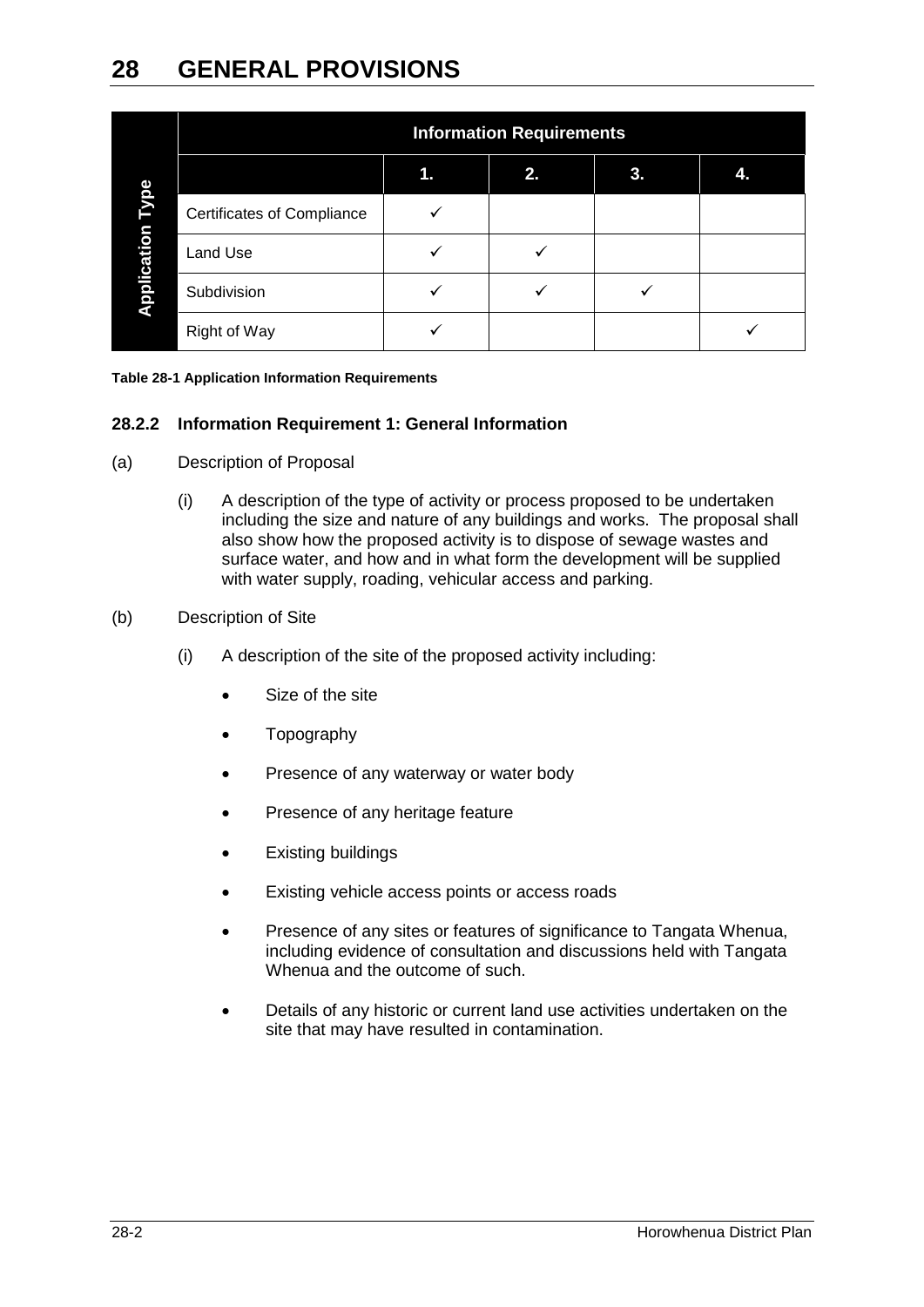- Presence of any potential archaeological sites, where evidence of these can be identified such as burnt and fire cracked stones, charcoal, rubbish heaps including shell, bone and/or glass and crockery, ditches, banks, pits, old building foundations, artefacts of Māori and European origin or human burials. A record of any consultation with Heritage New Zealand is to accompany this information.
- Presence of any network utilities or community infrastructure.
- (ii) A statement describing any significant natural hazards affecting, or likely to affect, the proposal including flooding, land instability, coastal hazards and fire. (Note: Refer to the "Risks and Responsibilities: Report of the Manawatu-Wanganui Regional Lifelines Project" (No. 2005/EXT/622) prepared by the Manawatu-Wanganui CDEM Group for information about natural hazards that may be relevant to the subject site).
- (iii) A plan of the proposed layout of the proposed activity on the site, drawn to a metric scale not less than 1:500, showing the north point, site boundaries, location of all components of the proposed activity, proposed access points and access roads, proposed earthworks, vehicle parking spaces, loading and manoeuvring areas (if applicable), and any proposed site development or landscaping works; and
- (c) Certificate of Title (including all encumbrances, consent notices, easements, covenants etc).
- (d) Drawings, plans or elevations, drawn to a metric scale sufficient to show any proposed buildings, structures, hard surfaces or significant earthworks.
- (e) Applicants details: address for service, address for invoicing, phone number and email address.
- (f) Application fee as listed in the relevant schedule of fees on the Council website.
- (g) For certificates of compliance an assessment against all relevant rules.

#### **28.2.3 Information Requirement 2: Assessment of Environmental Effects and Technical Information**

- (a) Assessment of Environmental Effects
	- (i) Every application shall include an assessment of any actual or potential effects that the activity may have on the environment. The assessment of effects shall include a statement of the ways in which any adverse effects may be mitigated.
	- (ii) For controlled activities, the assessment of effects need only address the matters over which Council has reserved its control.
	- (iii) For restricted discretionary activities, the assessment of effects shall address matters over which Council has restricted the exercise of its discretion.
	- (iv) Every assessment of effects shall be in such detail as corresponds with the scale and significance of the actual or potential effects that the activity may have on the environment.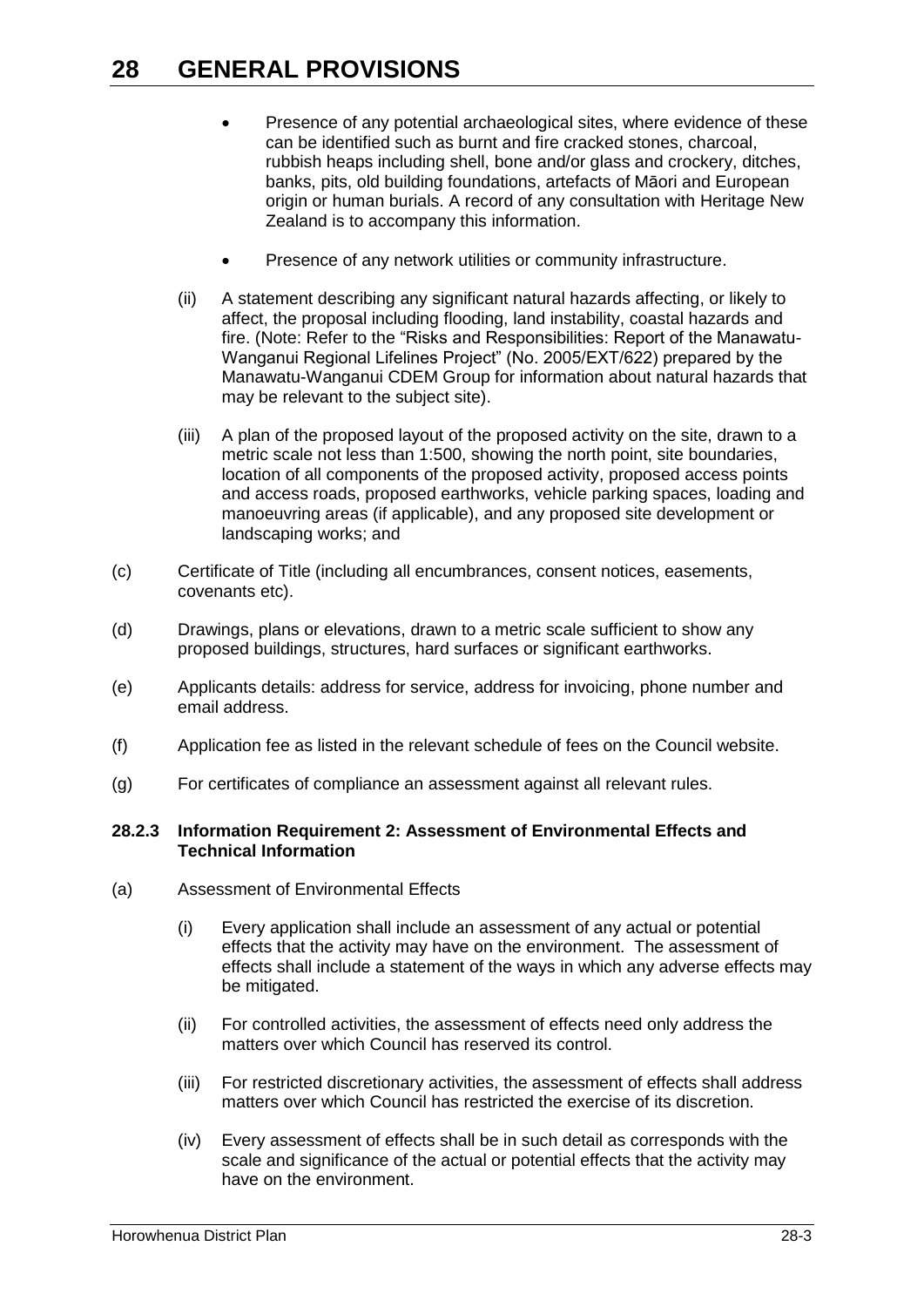- (v) A statement is to be provided describing any consultation or discussions held with persons likely to be affected by the application and a statement of the outcome of that consultation or discussion.
- (vi) Every assessment of effects shall be prepared in accordance with the requirements of the Fourth Schedule to the RMA.
- (b) Other Consents Required
	- (i) A statement specifying all other resource consents that the applicant may require under the RMA either from Council or from other authorities (i.e. Horizons Regional Council); and
	- (ii) A statement specifying whether or not the applicant has applied for or obtained such other consents.
- (c) Building Inspection report and photos (for relocated buildings).
- (d) Earthworks and foundation development.

Where significant earthworks are proposed, Council will require all applications to be accompanied by a report from a Registered Engineer, with expertise in soils, and detailing the following:

- (i) the nature of any site inspections and findings;
- (ii) certification that any proposed earthworks or foundations are suitable for their intended purpose;
- (iii) the extent of any particular requirements or further investigations required. In particular the report should specify that the land will, following the earthworks proposed, be stable in terms of expected settlement, bearing capacity, soil shrinkage and expansion, slope, and compaction; and
- (iv) if the earthworks are likely to affect any site of significance to Tangata Whenua (whether or not it is identified on the Planning Maps) (if earthworks are proposed near a waterway, in coastal areas or near known areas of historical habitation by Māori) the relevant Iwi will be considered to be affected and consultation is encouraged. An Archaeological Assessment and Cultural Impact Assessment may be required.

Note: Any subdivision or development which involves bulk earthworks, changes to the slope of land, the cutting or filling of land, or the construction of foundations for roads, services, or other works may be subject to the requirements of the Horizons Regional Council relating to vegetation clearance (land disturbance).

(e) Hazardous Substances

Any application for a resource consent which involves the use or storage of any hazardous substance shall supply the following information:

- (i) The nature and volume of any hazardous substance to be stored or used on the site and specifically:
	- The physical and chemical properties of any hazardous substance.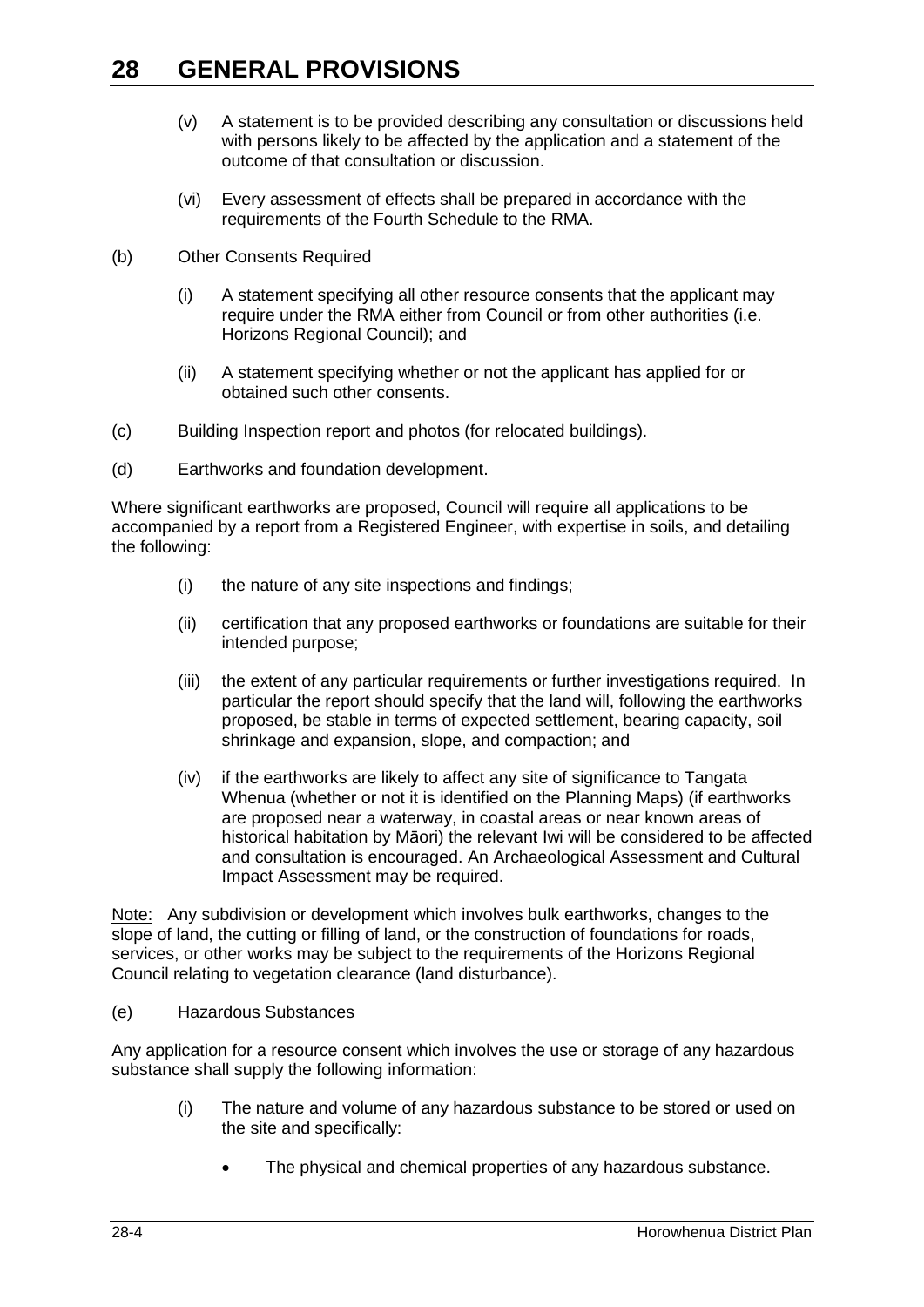- The intrinsic properties of any hazardous substance (including its flammability, explosiveness, toxicity).
- Proposed site design and handling and storage methods.
- Proposed location of any storage tanks and distances of these from site boundaries.
- (ii) Details of the transportation routes and vehicle types expected for delivery and supply of any hazardous substances.
- (iii) A qualitative or quantitative assessment of likely risks of any hazard arising from the use or storage of hazardous substances on the site particularly in relation to:
	- The location and nature of surrounding land use.
	- Proximity to any water ways or community stormwater system.
	- The nature of the site's soil and geology.
	- Proximity to ecologically sensitive areas or wildlife areas.
	- Proposed transportation supply and delivery routes.
	- Proposed disposal of hazardous wastes.
- (iv) Proposed emergency response plans or procedures of the effectiveness of on-site procedures for the management of hazardous substances.
- (f) Contaminated Land
	- (i) Any application for a resource consent which involves removing or replacing fuel storage system, sampling soil, disturbing soil, subdivision of land or changing the use of land on a piece of land that has or had or it is more likely than not that an activity or industry described in the *Hazardous Activities and Industries List* (HAIL) is being or was undertaken on the site (please refer to the *National Environmental Standard for Assessing and Managing Contaminants in Soil to Protect Human Health (Regulations 2011)* for detail), requires the following information:
	- (ii) A detailed site investigation for the piece of land detailing the soil contamination levels.
- (g) Heritage
	- (i) Where the application affects any historic heritage site, building or structure in Schedule 2 of this District Plan, a statement describing the effects of the proposal on that site, building or structure and the proposals for mitigating any such effect; and
	- (ii) Where a site is subject to a heritage protection order the consent of the relevant authority may be required.
- (h) Notable Trees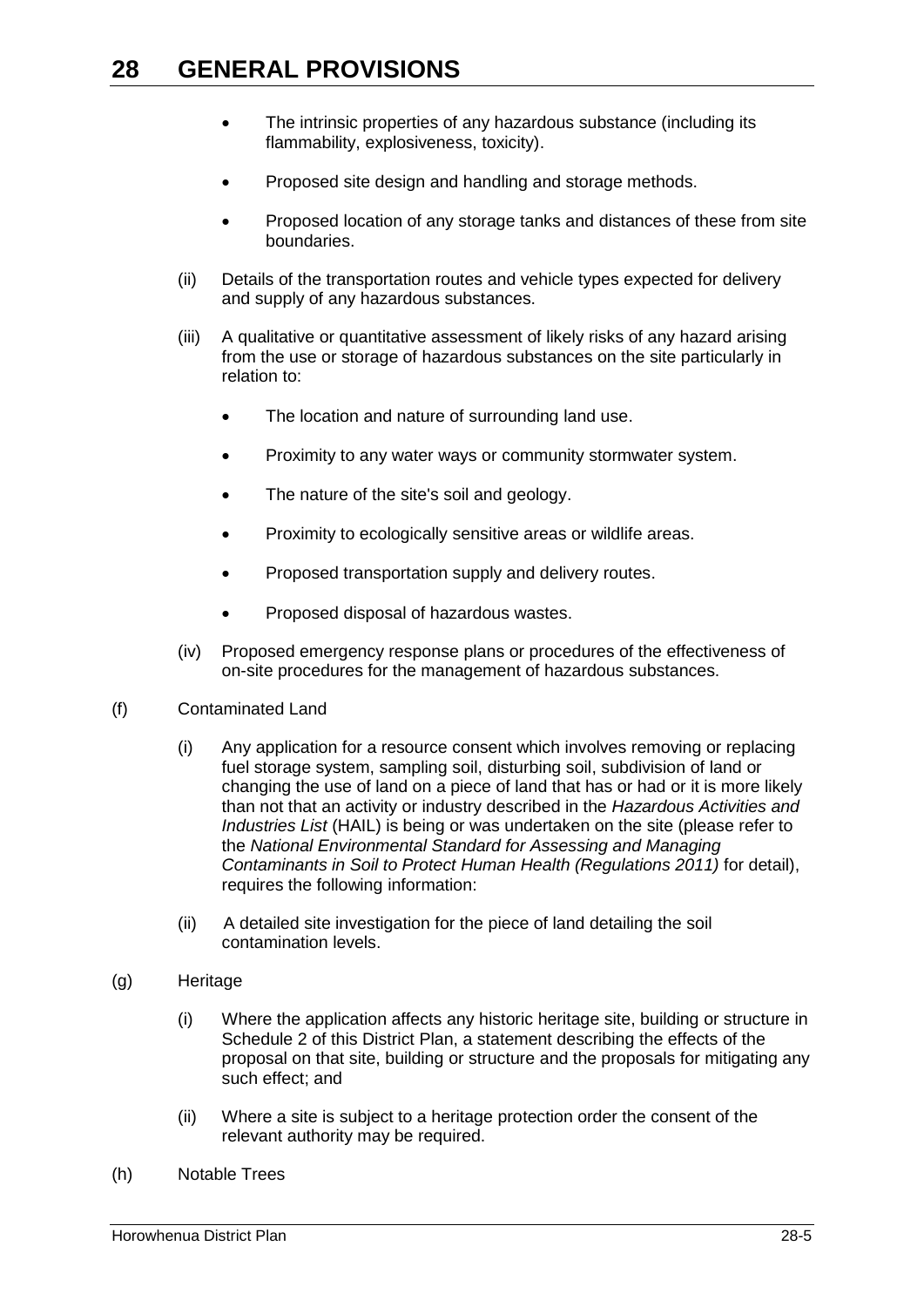- (i) Where the application affects any notable tree listed in Schedule 3 of this District Plan, a statement describing the effects of the proposal on that tree and the proposals for mitigating any such effect.
- (i) Buildings or earthworks within High Amenity Landscapes, Outstanding Natural Features and Landscapes.

Any resource consent application which involves a building or earthworks within Domains of High Landscapes Amenity or Outstanding Natural Features and Landscapes, requires the following information:

- (i) The extent to which the proposal would adversely affect the landscape values of the landscape in which it is located.
- (ii) The extent to which there are cumulative effects on landscape values.
- (iii) The extent to which the proposal would lead to buildings structures and earthworks being highly visible.
- (iv) Where the application involves a building the reflectivity value of any exterior colour the proposed building would be clad in (40% or under reflectivity value is acceptable for roof paint and 60% or less for exterior walls).
- (v) The extent to which the proposal would provide for the rehabilitation and restoration of landscape and associated values (e.g. landscape planting plan) where appropriate.

### **28.2.4 Information Requirement 3: Subdivision**

#### **Format of Information Supplied**

Every application for subdivision consent shall comply with the following format requirements:

- (a) Plan Size: All plans should be on standard metric sheets. Preferred size is A3.
- (b) Copies: All plans must be capable of being photocopied in black and white and three copies are to be provided.
- (c) Scale: Every plan should be drawn at a scale to clearly illustrate the proposal. A minimum scale of 1:500 is preferred for urban subdivision proposals. Where photofoil presentation is used an approximate scale will be accepted. All plans shall show a north point and New Zealand Grid Reference (at centroid of largest parent parcel).
- (d) Applicant's Reference Number: The plan shall show the reference or identification number used by the applicant with version control and date.

#### **Site Details to Accompany Applications for Subdivision Consent**

The Subdivision and Development Principles and Requirements (2012) set out information requirements to accompany subdivision scheme plans and should be referred to when compiling a subdivision consent application and drafting a subdivision plan. All applications shall show the following details where applicable: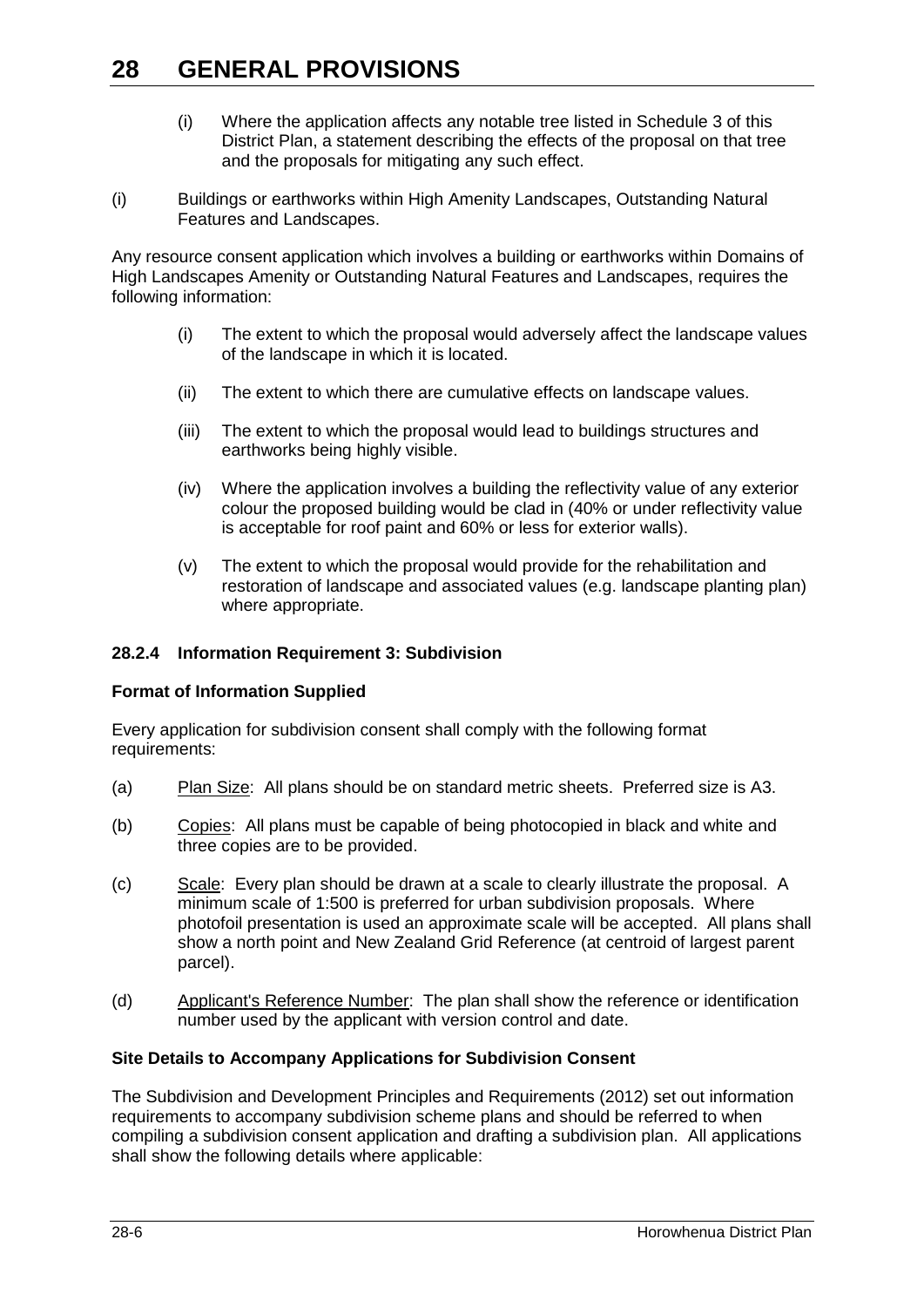- (a) Titles: The following details shall be endorsed on the plan:
	- (i) Legal description
	- (ii) Certificate of Title reference
	- (iii) Land district, survey district and block number, local authority districts and their boundaries where applicable
	- (iv) Registered Owners' name
	- (v) Total area
	- (vi) Name of Surveyor or firm (where applicable)
- (b) Buildings: The location of all existing buildings, structures, and fencelines.
- (c) Topography: Adequate contour information to illustrate the existence on each allotment of a suitable building platform and to enable the gradients proposed for streets, rights of way and access ways to be assessed. For two or three lot subdivisions, Council may accept spot levels in terms of mean sea level datums.
- (d) Vegetation and Habitat: The location, nature, and extent of any significant trees or areas of vegetation and habitat for indigenous fauna within the site.
- (e) Archaeological and Cultural: The location nature and extent of any significant cultural and archaeological areas within the site. An Archaeological Assessment and/or Cultural Impact Assessment may be required.
- (f) Waterways: The location and width of any streams and the limits of any tidal influence.
- (g) Drainage: The location and dimensions of any piped or open drains.
- (h) Wetlands: The location and extent of any wetland areas or swamps.
- (i) Flooding: Any areas subject to inundation by any waterway or the sea.
- (j) Natural Hazards: A description of any areas known to be subject to land instability or other significant hazard, together with a statement of any proposals for mitigating, or remedying any adverse effects or the hazard(s). (Note: Refer to the "Risks and Responsibilities: Report of the Manawatu-Wanganui Regional Lifelines Project" (No. 2005/EXT/622) prepared by the Manawatu-Wanganui CDEM Group for information about natural hazards that may be relevant to the subject site).
- (k) HAIL sites: A preliminary site investigation stating that it is unlikely that there will be a risk to human health or a detailed site investigation.
- (l) Existing Road Condition: A description of the formation and construction type of the road providing access to the subdivision and all existing accessways adjoining the proposed subdivision.
- (m) Property Identification: Any house or property identification number or street number.
- (n) Other Details: A description of any other physical feature of the site which is or may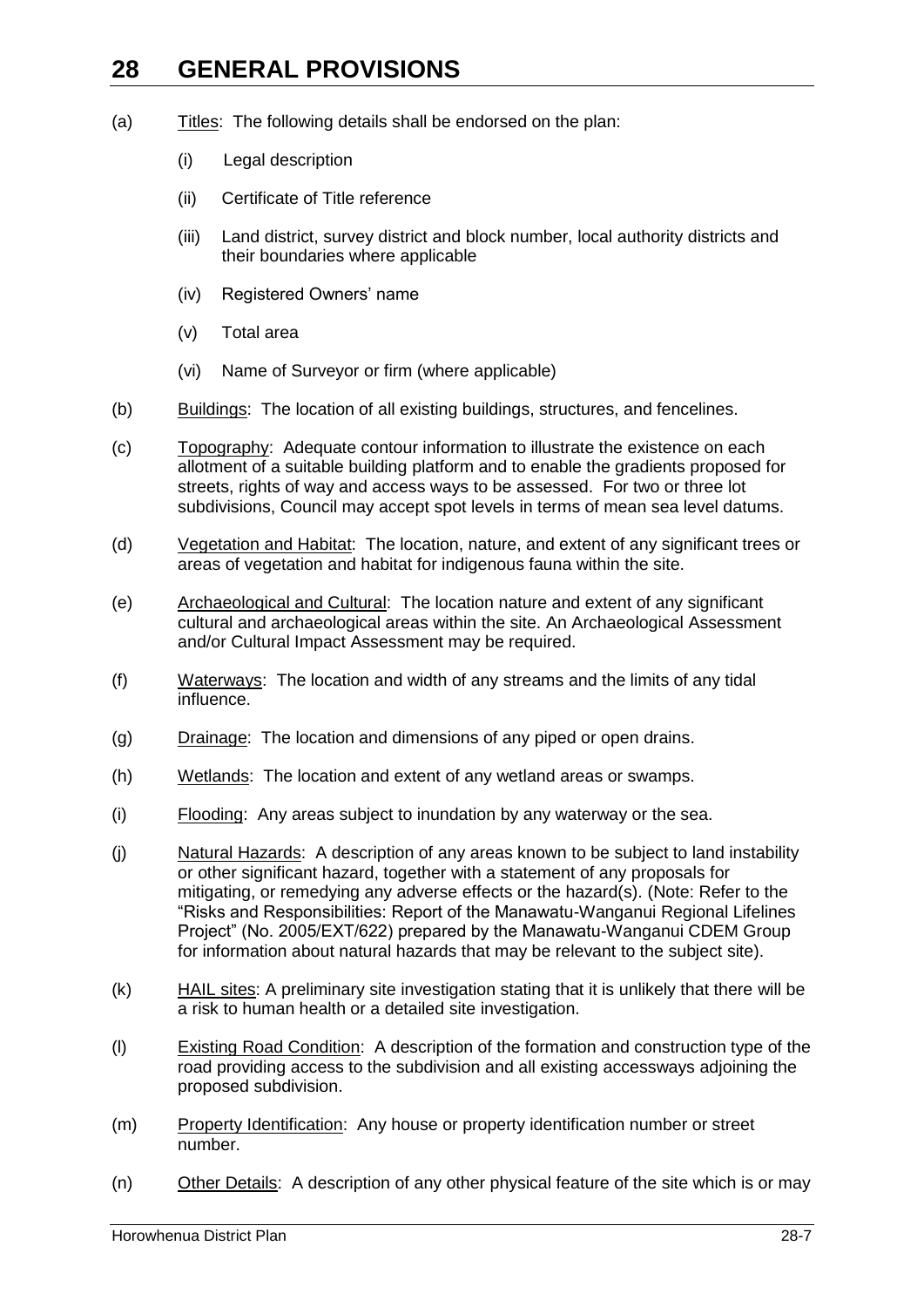be relevant to the consideration of the subdivision application.

Any services that may affect or are near proposed boundaries.ie show that all services are contained within the new boundaries. Therefore existing services have to be located and show where they cross boundaries.

### **Details of the Proposed Subdivision to be Provided**

- (a) Boundaries: The position of all proposed new boundaries shall be clearly shown.
- (b) Allotment Areas: The metric area of all allotments and balance areas shall be shown on the plan. Every allotment shall be given a number.
	- (i) For multi-lot subdivisions (of more than five (5) allotments) a schedule of areas and numbers of allotments shall be shown on the face of the plan.
- (c) Schedules of jointly owned access lots and details of the proposed shared ownership should be shown in a panel on the plan.
- (d) Amalgamation: In the case of any subdivision which requires an amalgamation condition to be included in its approval, the Surveyor shall show this on the survey plan and indicate which provision in Section 220 (1)(b) of the RMA will apply to those circumstances.

It is essential that underlying lots and titles are shown on the face of the subdivision plan to assist in formulating appropriate conditions of amalgamation. Titles marked as "Limited as to Title or Parcels" cannot be amalgamated.

(e) Land Area: All the land comprised in the certificate or certificates of title to the land proposed to be subdivided shall be shown on the scheme plan. Any land held in the same ownership, if comprised in a separate certificate of title and abutting the land being subdivided, shall be indicated as such on the plan.

Where the extent of the land or the detail to be illustrated makes it necessary, a diagram shall be drawn on the plan or on a separate sheet.

(f) Roads: New roads shall be shown as "road to vest". No new road name should be shown on any subdivision plan unless it is a natural extension of a road already named. Council will determine the necessary names for new roads on any proposed subdivision. The applicant shall submit a list of names for any new roads to vest in accordance with Council's Road Naming Policy.

Service lanes and access ways shall be shown simply as "service lane to vest" or "access way to vest" as the case may be. The nominal width of all roads, service lanes and access ways shall be shown.

The position of any road formation in relation to boundaries shall be shown on the plan along with full engineering details of road formation, footpath and signs.

- (g) Reserves: The purpose of every existing or proposed reserve shall be shown on the plan. All land below Mean High Water Springs and the beds of rivers and lakes required to vest in the Crown shall be clearly identified.
- (h) Land to Vest: Any allotment to be vested in Council or in the Crown shall be clearly shown.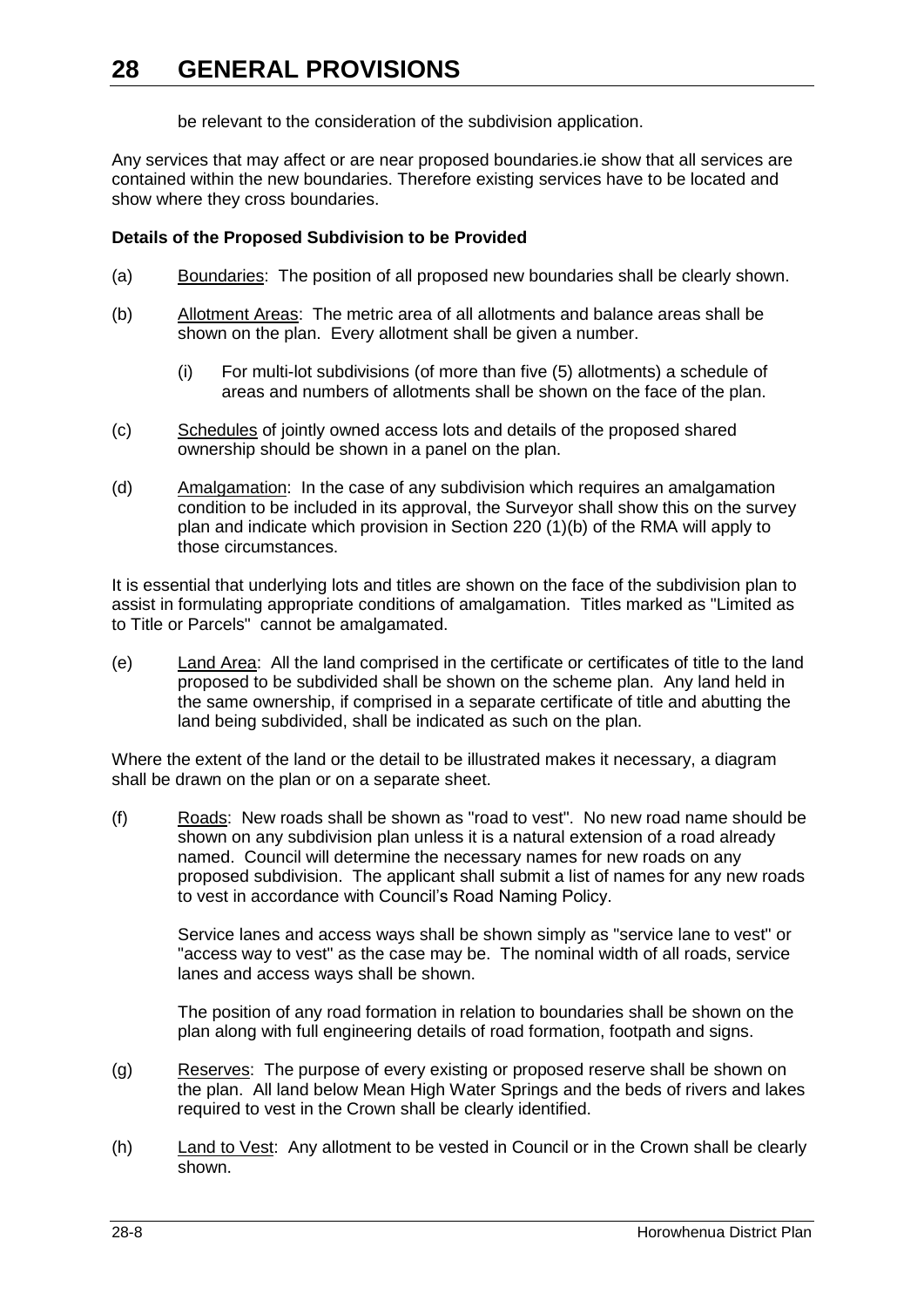- (i) Easements: Every existing or proposed easement shall be shown on the plan. In addition a Schedule of Easements shall be endorsed thereon. Easements which are of a voluntary nature shall be headed by the words "Optional Easements". Easements essential to the whole concept of the subdivision and which will become mandatory in nature shall be headed "Memorandum of Easements". The purpose of any easement, the lots that are appurtenant and subject to it, or in the case of an easement in gross, the name of the grantee shall be shown in panel form below the appropriate heading.
- (j) Proposed Services: Details of proposed water supply, stormwater collection and disposal, sewage collection and disposal, and the location and dimensions of any new vehicle entrance way.
- (k) Stormwater design: A stormwater design is to be provided including consideration of on-site soakage, ground water mounding, and overland flow paths. Full details must be provided to ensure that no nuisance is created for others. Catchments are to include whole of catchment designs. An assessment of stormwater contamination may be required.
- (l) Special Works: Details of any landscape works proposed on road reserves including the location and species of trees.
- (m) Building Line Restrictions: The position and details of any existing or proposed building line restriction(s).
- (n) Lighting and Other Services: Road lighting and the proposed location and type of electricity, gas and telephone services as well as details of any easements necessary for the protection of utility services.
- (o) Reserves and Other Contributions: The details of any proposed reserves or other financial contribution.
- (p) Suitable Building Site: Each proposed allotment must provide for a practicable potential building site. A practicable building site must be indicated for each allotment capable of accommodating a residential dwelling.
- (q) Structure Plans: Features of a structure plan must be shown on the proposed scheme plan for any urban subdivision involving a site on which a structure plan is shown. The application must detail how the proposal is in accordance with the requirements of the structure plan.
- (r) Building Area and Effluent Disposal Area: For rural subdivisions where no sewer connection is proposed to available Council reticulation, a building area and effluent disposal and reserve disposal area must be shown in compliance with the specifications detailed in Rule 19.7.2(f).

#### **Assessment of Effects for Subdivision Application**

The assessment of effects required for every application for subdivision consent shall, in addition to information required by the RMA and this District Plan, address the following matters:

(a) Proposed services, reticulation and connections (stormwater, water supply and sewage disposal).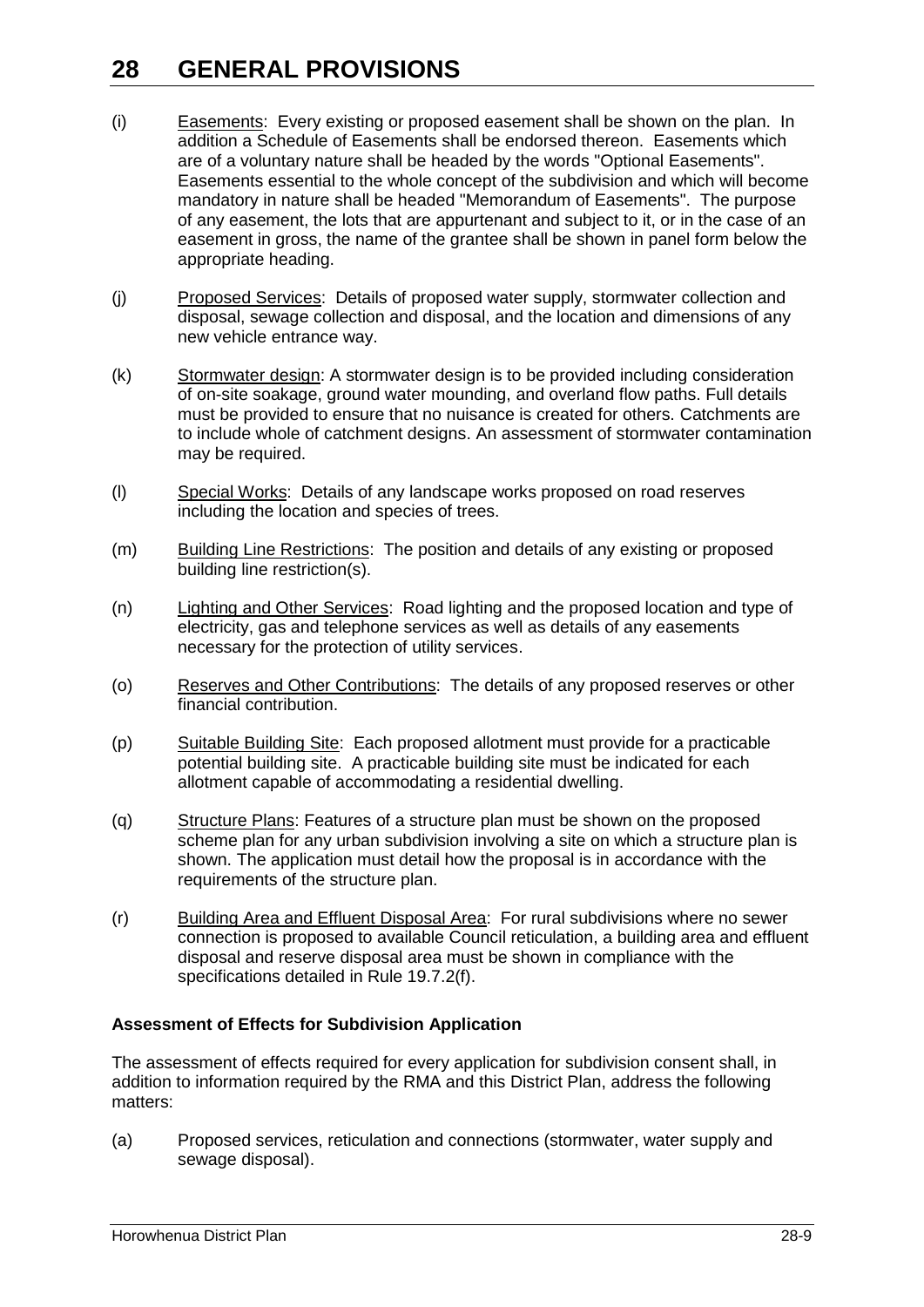- (b) Any effects on or discharges to streams and tidal waterways expected to arise in the course of development and works or services required for the subdivision.
- (c) Traffic safety effects resulting from new vehicle entrance ways or crossings.
- (d) Road construction effects (both temporary construction effects and long term effects).
- (e) Impacts on water supply expected to result from increased demand caused by the subdivision.
- (f) Any potential effects on any natural habitat of indigenous species.
- (g) Any encumbrances on potential building sites.
- (h) The suitability of the land for occupation and building.
- (i) Any effects on any special site features or buildings.
- (j) Any effect on any high amenity landscape, outstanding natural landscape or outstanding natural feature.
- (k) Any effect of reverse sensitivity.
- (l) Effects on cultural values.
- (m) Details of how any adverse effects will be monitored and by whom.
- (n) Mitigation measures to address the above.

#### **28.2.5 Information Requirement 4: Applications for Rights of Way**

Applications for Council's consent to the creation of rights of way which are independent of any subdivision should be presented to Council in a form similar to that of a subdivision consent application. Plan size, scales, relevant topographical details, dimensional accuracy, Schedule of Easements, plan title details etc, shall be, with necessary adjustments, as required for applications for subdivision consent.

A report explaining the proposal should accompany the submission of the plans to Council. In rural areas the purpose of the right of way should be indicated so that Council can determine whether or not any construction conditions should be included.

The following details of the proposal should be indicated on the plan or in the report:

- (a) Gradient
- (b) Width of easement
- (c) Width of carriageway
- (d) Proposed earthworks (if any)
- (e) Stormwater disposal details
- (f) Intersection details with existing legal road in public use including where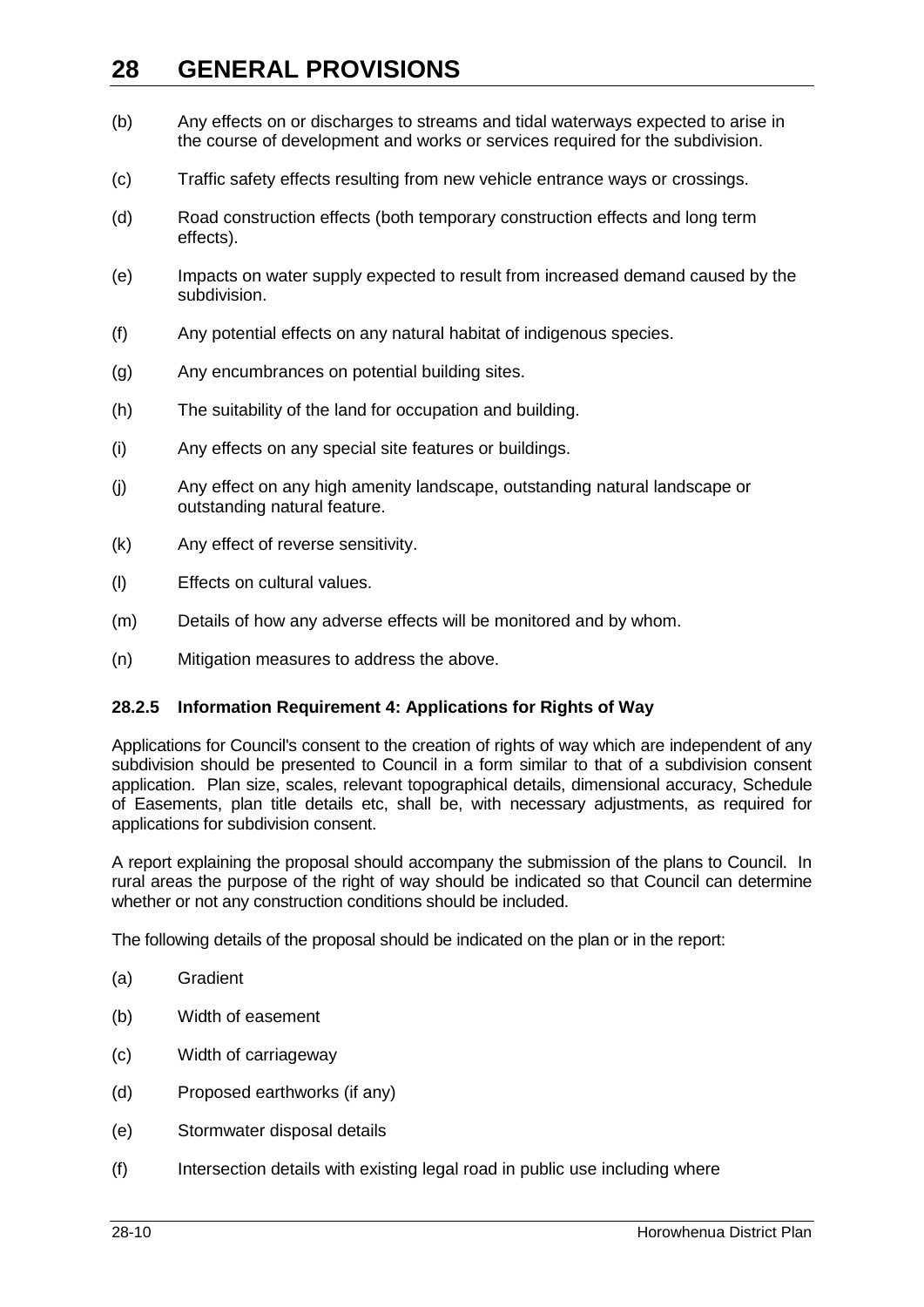appropriate, sight distances

(g) Other details as requested by Council staff.

#### **28.2.6 Information Requirements: Noise Management Plan for Temporary Military Training Activities**

The Noise Management Plan required under Rules 15.6.33, 16.6.24, 17.6.26, 19.6.29 and 20.6.23 shall contain the following:

- (a) State the objectives of the Management Plan (i.e. comply with a peak sound pressure level of 120 dBC (daytime) and 90 dBC (night time) when measured at the notional boundary of any residential dwelling unit or noise sensitive activity, or any site boundary in the Residential Zone or Greenbelt Residential Zone).
- (b) A description of the site including but not limited to any characteristics which may mitigate noise and a map showing potentially affected noise sensitive activities.
- (c) A description of the activity, including times, dates, nature and location of the activity and noise sources and a map showing the predicted peak sound pressure levels (noise contour map).
- (d) Methods to ensure the emission of noise does not exceed the noise level specified in Rules 15.6.33, 16.6.24, 17.6.26, 19.6.29 and 20.6.23, including but not limited to, location and orientation of dwellings, location of activities and hours of operation.
- (e) Detail on the programme for notification and communication with the occupiers of affected noise sensitive activities prior to the activities commencing, including updates during the event.
- (f) Detail procedures for receiving and deciding on complaints.
- (g) Detail procedures for noise monitoring and reporting.

## **28.3 PROVISION OF SERVICES**

The developer shall make all arrangements with the appropriate authorities for the supply and installation of electric power, and where available gas, street light reticulation and lamps, and telecommunication services.

Provision is to be made for ducts or conduits to be installed across roads and vehicle crossings if the authorities are unable to install their cables/pipes at the appropriate time.

Any case where the subdivision or development of land gives rise to the necessity to obtain easements for access or servicing over adjoining land, the developer or subdivider shall obtain all the necessary consents and have these consents registered on the respective certificates of title.

The developer will be responsible for maintaining all new engineering works within the subdivision or development until they are formally taken over by Council as public works for the final stage of any staged subdivision or to a date specified in a bond for completion of uncompleted works. (Refer to Bonds for Uncompleted Works or Future Maintenance below)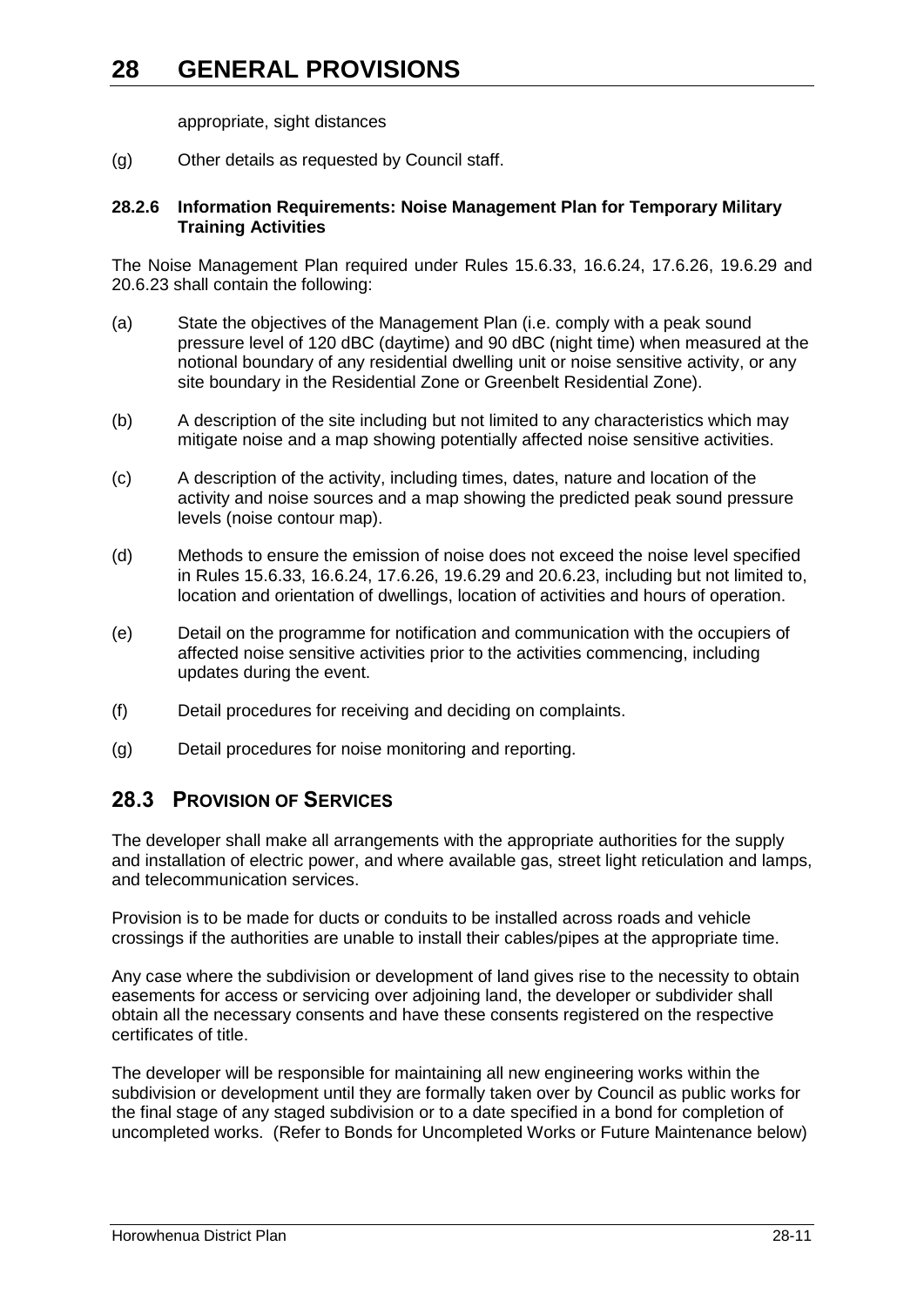All damage to existing roads, services or private property, or any disturbance of survey boundary marks due to or caused by any new works, shall be the liability of the developer. All damage must be repaired by the developer as soon as reasonably practicable. Where damage is considered by Council in respect of Council infrastructure or the New Zealand Transport Agency in respect of State Highways, to be a serious hazard to the public, Council or the New Zealand Transport Agency may arrange for the necessary work to be carried out and charged to the developer. Such work includes the removal of mud and debris from existing roads in the vicinity of the subdivision and may include daily removal of such debris where necessary in the interests of traffic safety.

## **28.4 BONDS FOR UNCOMPLETED WORKS OR FUTURE MAINTENANCE**

Where, in the opinion of Council it is desirable, Council may approve a request from a subdivider to complete any required works after approval of a survey plan provided a bond is lodged with Council as guarantee against completion of the outstanding works.

The subdivider shall forward to Council a schedule of the quantities and three quotes confirming the costs for completion of the works. Council will make its own assessment of the value of the uncompleted work and will require a bond guarantee against completion of the required work, to be registered against the certificate(s) of title for the affected land.

All works to be taken over by Council will be subject to a defects liability period for a minimum of two years from completion of the final stage and shall apply for the entire development and may be bonded to ensure compliance.

# **28.5 CONDITIONS OF RESOURCE CONSENT**

Where Council grants consent to an application for resource consent, Council may impose any conditions on that consent which are considered to be necessary to avoid, remedy, or mitigate any adverse environmental effects under Sections 108 and 220 of the RMA. Such conditions may include requirements for works including those set out in Chapter 24 of this District Plan.

# **28.6 ADVICE NOTES**

Advice Notes are commonly included on resource consents to inform applicants of requirements relating to compliance, fees/charges and requirements/obligations under other legislation.

### **Applications involving Archaeological Sites**

Notwithstanding any resource consent that may be granted by this Council, where any person wants to destroy, damage, or modify the whole or any part of any archaeological site, consent shall be required from Heritage New Zealand for an archaeological authority pursuant Section 42 of the Heritage New Zealand Pouhere Taonga Act 2014.

## **28.7 GENERAL DUTIES APPLYING IN ALL ZONES**

In addition to, and notwithstanding the requirements stated elsewhere in this District Plan, the following general duties, which are specified in the RMA, shall also apply: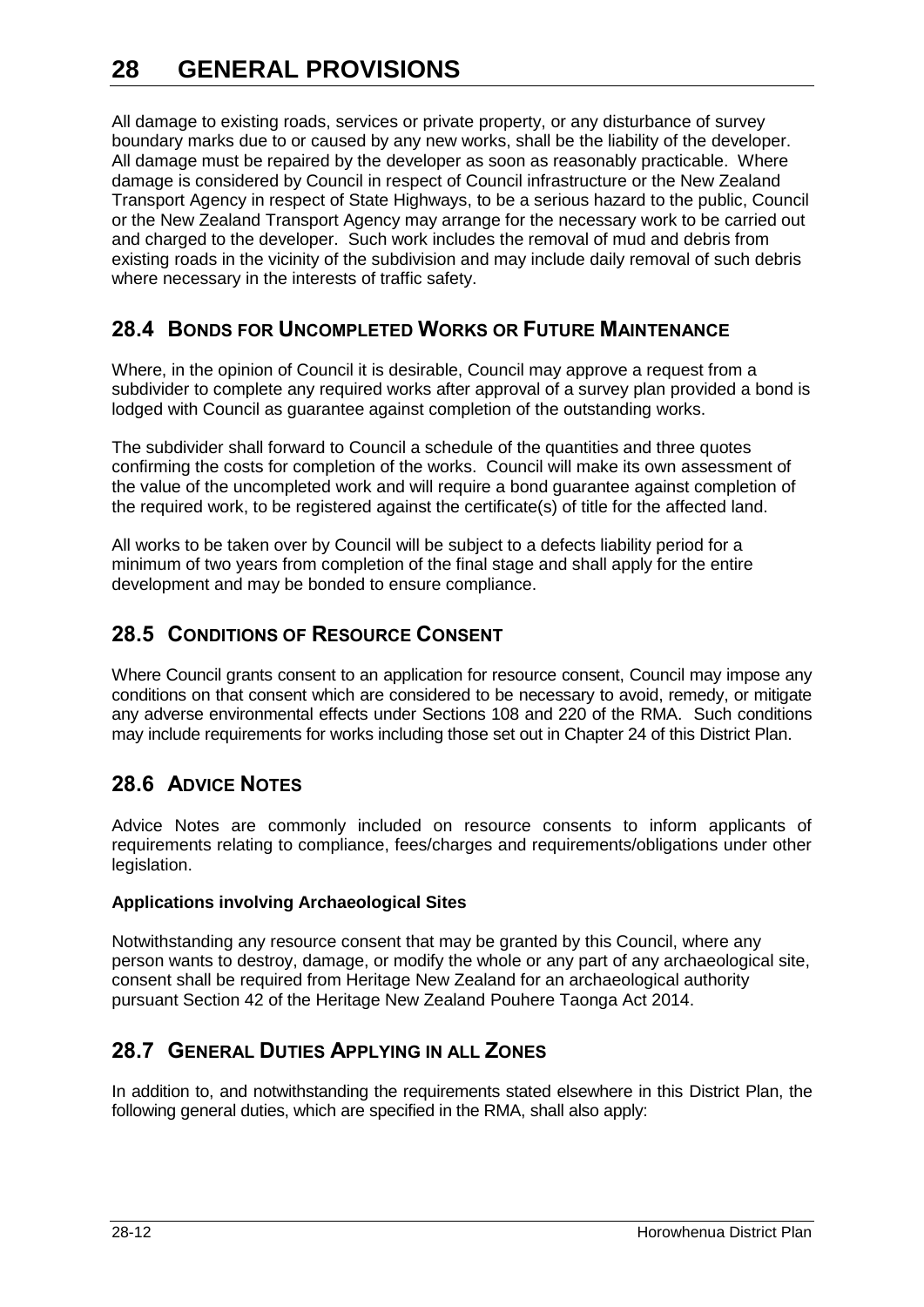### **28.7.1 Duty to Avoid Unreasonable Noise**

In accordance with Section 16 of the RMA, every occupier of land and every person carrying out an activity on the surface of any water body shall ensure that the noise emitted from that land or activity does not exceed a reasonable level.

### **28.7.2 General Duty to Avoid, Remedy, or Mitigate Adverse Effects**

In accordance with Section 17 of the RMA, every person has a duty to avoid, remedy, or mitigate any adverse effect on the environment arising from an activity carried on by or on behalf of that person, whether or not the activity is in accordance with a rule in this District Plan, or a resource consent, or is an activity which lawfully existed before this District Plan became operative.